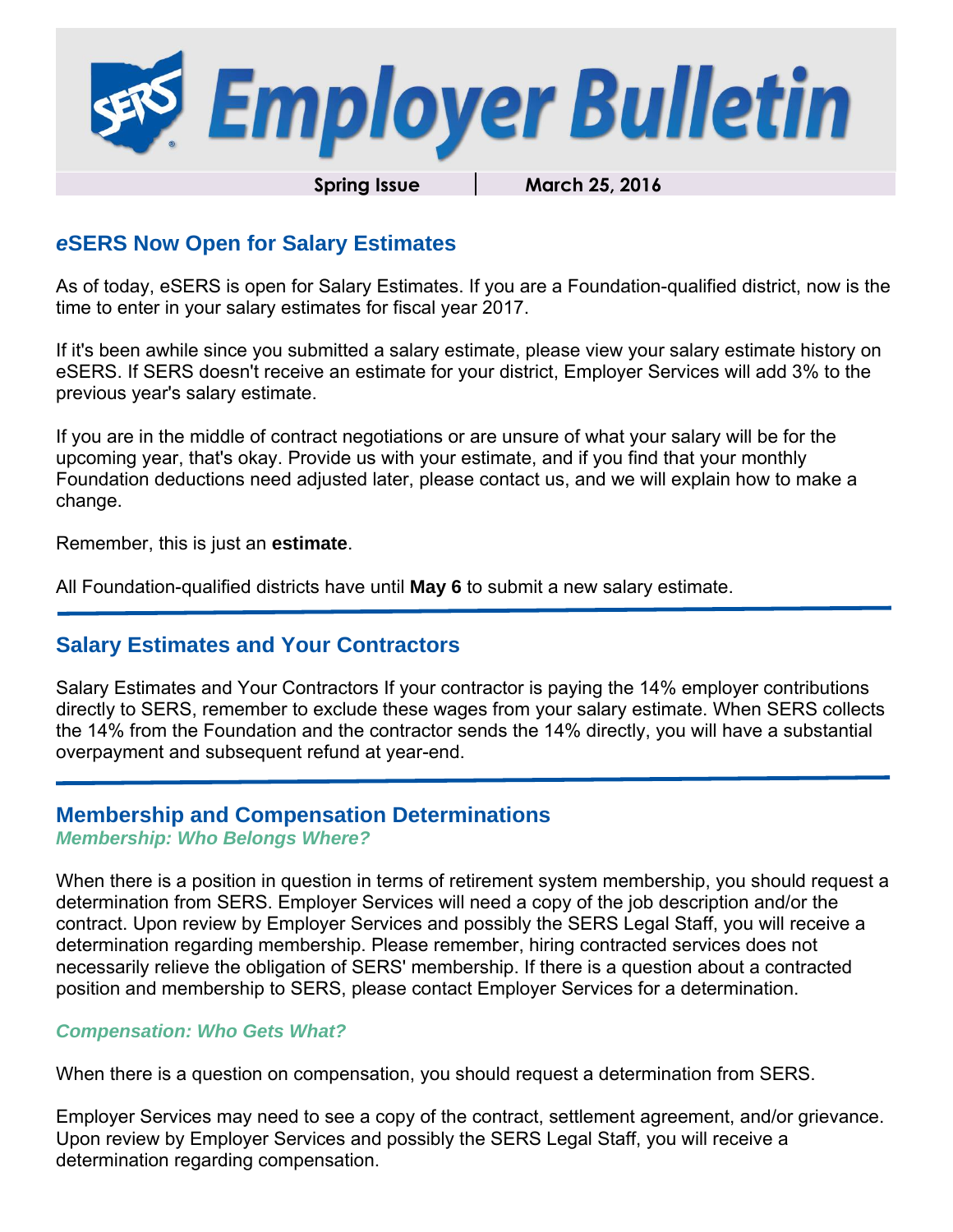Any person described in R.C 3309.013(B) is excluded from SERS membership. These individuals include employees of community school operators who withhold Social Security taxes beginning with their first paycheck:

- whose initial employment with the community school operator is on or after July 1, 2016, or
- who previously worked for a community school operator and returned to work for that same operator on or after July 1, 2016, and where the period between employment was not less than 12 months before or after the date the employer began withholding Social Security taxes for their wages

For more information on membership inclusion and exclusion, a [Membership Fact Sheet](http://www.ohsers.org/Document/Get/7341) can be found under the Employer Handbooks and Guides section of the [Employer Publications page](http://www.ohsers.org/employer-publications) on the SERS website.

## **2016 Employer Workshops**

Employer Outreach will be hitting the road and holding the Annual Employer Workshop in July and August. These workshops will cover important topics, including membership, surcharge, contribution reporting, payment procedures, and certifications. This year's schedule will include additional dates and new locations throughout Ohio. Online registration will be announced later this spring.

#### **This is not the new system training, but rather our annual workshops for employers.**

| July 12         | <b>Cuyahoga Falls</b> |
|-----------------|-----------------------|
| July 13         | <b>Massillon</b>      |
| July 19         | <b>Toledo</b>         |
| July 20         | <b>Findlay</b>        |
| July 26         | <b>New Boston</b>     |
| July 27         | <b>Beavercreek</b>    |
| July 28         | <b>Columbus</b>       |
| <b>August 2</b> | <b>Athens</b>         |
| <b>August 3</b> | Cambridge             |
| August 9        | <b>Mansfield</b>      |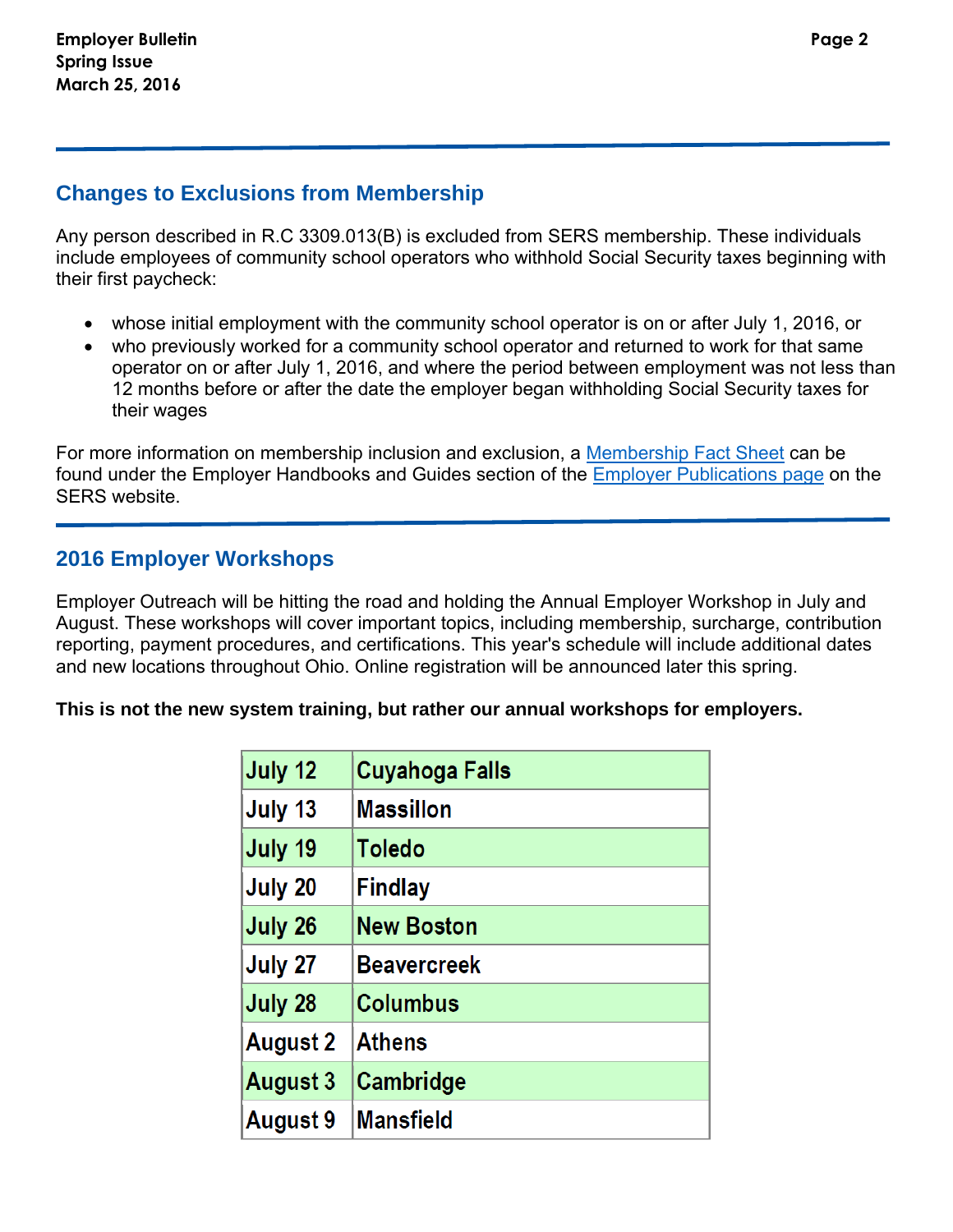## **SERS Employer Monthly Checklist**

Use the convenient checklist below to check off some of your monthly responsibilities as a SERS employer. [Click here for a printable version.](http://www.ohsers.org/Document/Get/15554)

| <b>SERS Employer Monthly Tasks</b>                                                                                                                                                                                                                                                                                                                               |
|------------------------------------------------------------------------------------------------------------------------------------------------------------------------------------------------------------------------------------------------------------------------------------------------------------------------------------------------------------------|
| Enter new employees using the Member Enrollment Application or the<br>Enrollment File Upload on eSERS                                                                                                                                                                                                                                                            |
| Submit Contribution Detail Report via:<br>$\bullet$ ITC<br>$\bullet$ sFTP<br>$\bullet$ eSERS                                                                                                                                                                                                                                                                     |
| $\Box$ Submit your payment with a Payment Remittance Form<br>• Payment Remittance Forms should be submitted with all payments<br>sent to SERS<br>• Payment Remittance Forms must be received by SERS prior to<br>or with any payment<br>• Submit Payment Remittance Forms via:<br>- eSERS (preferred method)<br>- Faxed to 614-340-1195<br>- Mailed with payment |

# **Employer Publication Updates**

The e*SERS Workbook* and e*SERS Handbook* have been merged into one document, which has been renamed the e*SERS Guidebook*.

The new e*[SERS Guidebook](http://www.ohsers.org/Document/Get/15435)* still has all of the same step-by-step instructions that the e*SERS Workbook* had, but now it also has guidelines and practices from the e*SERS Handbook.* These were added to help users with any questions they may have while navigating *e*SERS.

The *[Employer Handbook](http://www.ohsers.org/Document/Get/12166)* also has been updated. The updated version contains examples of pick-up plans, comprehensive explanations of the Foundation Program and Foundation Letters, and information on contract employees.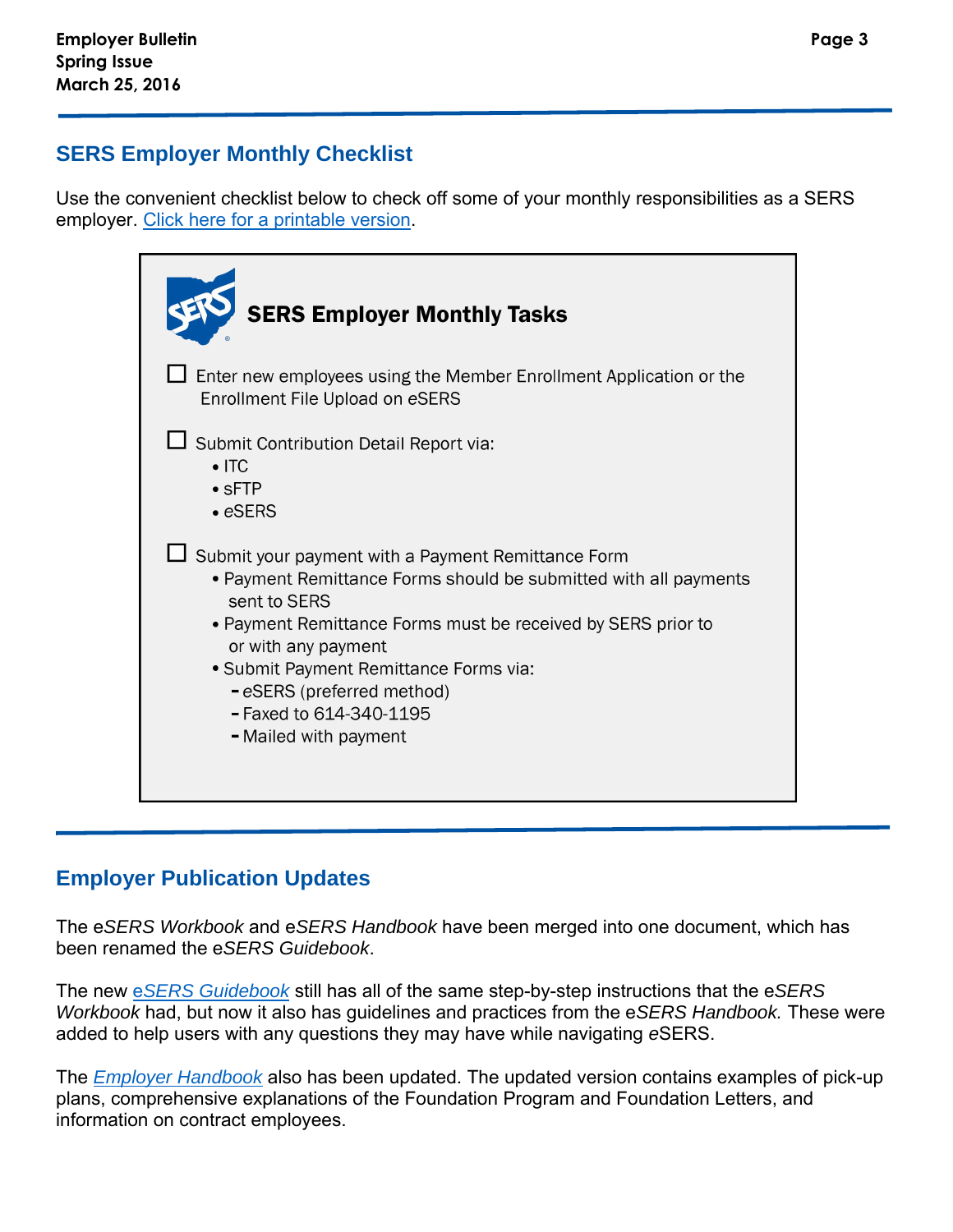**Employer Bulletin Page 4 Spring Issue March 25, 2016** 

Both documents can be found on the **Employer Publications page on the SERS website under** "Employer Handbooks and Guides."

If you would like a printed copy of any publication mailed to you, please contact [Employer Services.](mailto:employerservices@ohsers.org)

### **New CAFR and SAFR on the Employer Page**

The new *[Comprehensive Annual Financial Report](http://www.ohsers.org/Document/Get/15090)* (CAFR) is now available. It contains extensive data and detailed facts about SERS' financial operations for the period from July 1, 2014, to June 30, 2015. It outlines initiatives and investments, and includes actuarial and statistical information.

However, if the CAFR is just a little more financial information than you want, check out the *[Summary Annual Financial Report](http://www.ohsers.org/Document/Get/15110)* (SAFR).

As a companion to the CAFR, the SAFR provides a brief overview summarizing the financial health, investment performance, demographics, and key accomplishments of the previous fiscal year.

Printable versions of both are [available on the Employer Publications](http://www.ohsers.org/employer-publications-1)  [page](http://www.ohsers.org/employer-publications-1) of the SERS website under "Audit Resources."



The SSA-1945 is a federal form that explains how public employment may affect Social Security benefits. School districts are required by law to submit a copy of the completed and signed form to SERS for the employee's file. The form can be securely faxed to Employer Services at: 614-340-1195

Forms also can be mailed to us at:

School Employees Retirement System of Ohio Employer Services 300 E. Broad St., Suite 100 Columbus Ohio, 43215